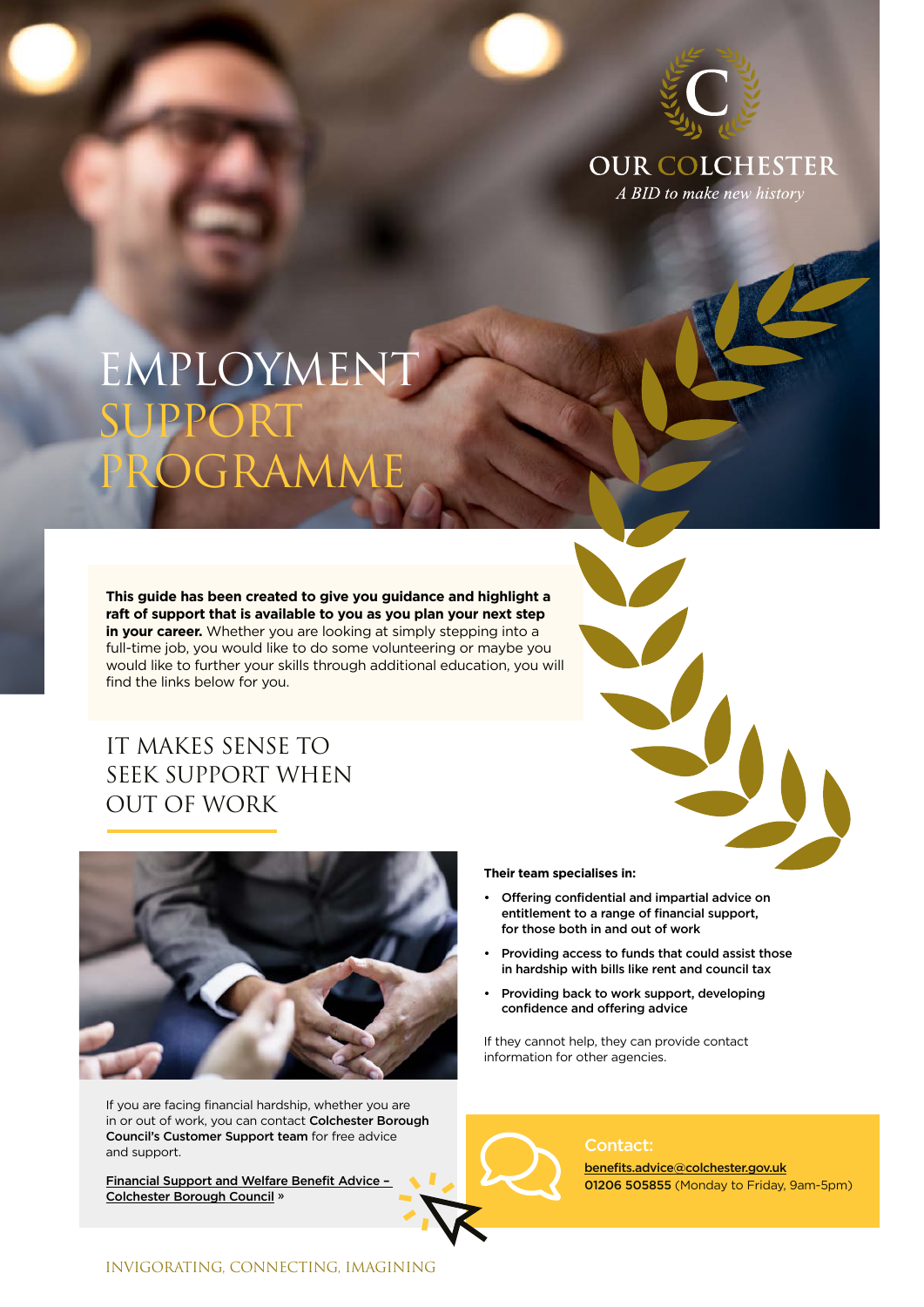**JOB BANKS SUCH AS** CV LIBRARY, INDEED, REED, M TOTAL JOBS & MONSTER

**COLCHESTER GAZETTE**

**LINKEDIN JOB BANK**

**EVENTS SUCH AS JOB FAIRS**

**SOCIAL MEDIA**

**VOLUNTEER FIRST TO GET EXPERIENCE, WIDEN YOUR NETWORK, BECOME AWARE OF VACANCY OPPORTUNITIES.**



## USEFUL LINKS FOR FUTURE EMPLOYMENT





**[Colchester JobCentre Plus](https://www.jobcentreguide.co.uk/colchester-jobcentre) »**

**[Support for residents · Colchester Borough Council](https://www.colchester.gov.uk/coronavirus/residents/) » [Support for communities · Colchester Borough Council](https://www.colchester.gov.uk/coronavirus/communities/) »**

**[Physical and mental wellbeing · Colchester Borough](https://www.colchester.gov.uk/coronavirus/communities/physical-and-mental-wellbeing/)  [Council](https://www.colchester.gov.uk/coronavirus/communities/physical-and-mental-wellbeing/) »**



# HAVE YOU CONSIDERED FURTHER EDUCATION, APPRENTICESHIPS OR TRAINING?

**[Colchester Institute - Education & Training](https://www.colchester.ac.uk/) [Courses in Essex](https://www.colchester.ac.uk/) »**

**[Suffolk New College - Further Education in Ipswich,](https://www.suffolk.ac.uk/)  [Otley, Halesworth & Leiston](https://www.suffolk.ac.uk/) »**

**[Writtle University College](https://writtle.ac.uk/) »**

**[For Residents - South East Skills](https://www.southeastskills.org.uk/boost-your-skills/for-residents/) »**

**[Jobs and apprenticeships](https://www.essex.gov.uk/jobs-volunteering-apprenticeships/employment-support-and-training) »**

**[Alison](https://alison.com/) »**

**[Future Learn](https://www.futurelearn.com/) »**

**[National Careers Service](https://nationalcareers.service.gov.uk/find-a-course) »**

**[Free Courses in England](https://freecoursesinengland.co.uk/) »**

**[Open Learn - Free Learning from The Open University](https://www.open.edu/openlearn/free-courses/full-catalogue) »**

**[Universal Class - Brought to you by: Essex County](https://essexlibraries.universalclass.com/barcode-login.htm)  [Council Libraries](https://essexlibraries.universalclass.com/barcode-login.htm) »**

# WHAT ABOUT VOLUNTEERING?

**[The Volunteer Centre](https://www.community360.org.uk/services/volunteering/) » [Volunteer Essex](https://www.volunteeressex.org/) » [Colchester SOS Bus](https://www.openroad.org.uk/sos-bus) »**

**[Colchester Night Shelter](https://colchesternightshelter.org.uk/) » [Living Well Essex](https://www.livingwellessex.org/work-and-learning/finding-work/volunteering/) »**